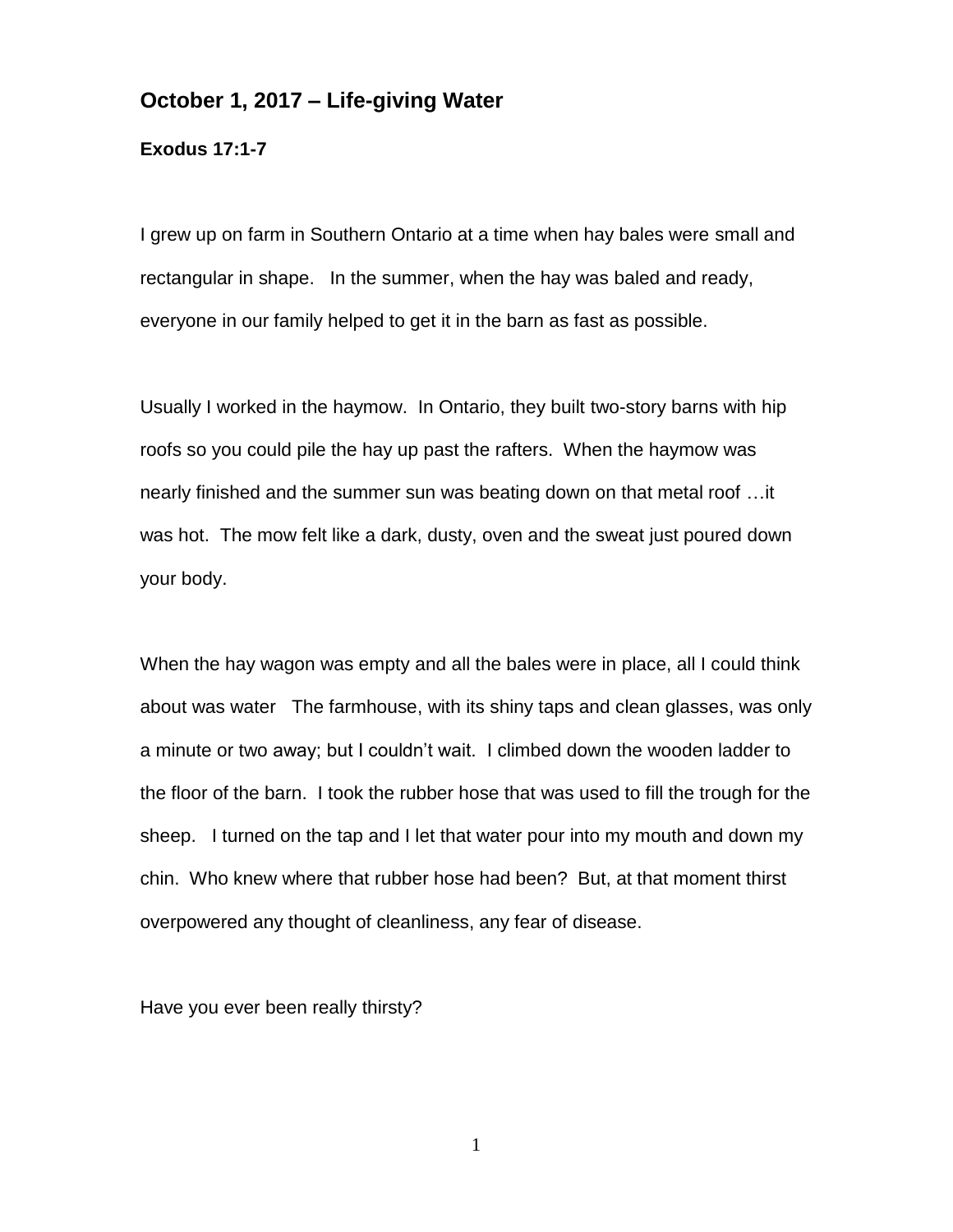What a question to ask at the end of a summer in which this city received less than an inch of rain from the beginning of July to the end of September.

## [http://climate.weather.gc.ca/climate\\_data/daily\\_data\\_e.html?StationID=48976](http://climate.weather.gc.ca/climate_data/daily_data_e.html?StationID=48976)

We are surrounded by farm and ranch land that is totally parched, land that is begging for water. This year's harvest is nearly over, but our farmers know that significant rain and snow are needed in order to replenish the soil so next year's seeds will germinate and grow. Many of our lawns are brown and many of our crop yields are down.

But have you ever been really thirsty?

The truth is that we need water for life. 50-60% of our body weight is water and doctors tell us that the average woman needs to drink about 8 glasses of water a day. Last spring our congregation responded to a request for funds because countries in Africa were facing a severe drought and people were dying from lack of food and water. Water is life, without water there is no life. And yet we continue to pollute our lakes and streams and we allow corporations to turn this source of life into a commodity, a commodity that is packaged in plastic and sold for profit. Most of us have never really been thirsty but many other people on this planet are not so lucky.

In today's scripture passage the Israelites had been travelling through a barren desert. They were now camped at a place with no drinking water. Like people in Africa today, they really were thirsty. So the Israelites complained to their leader,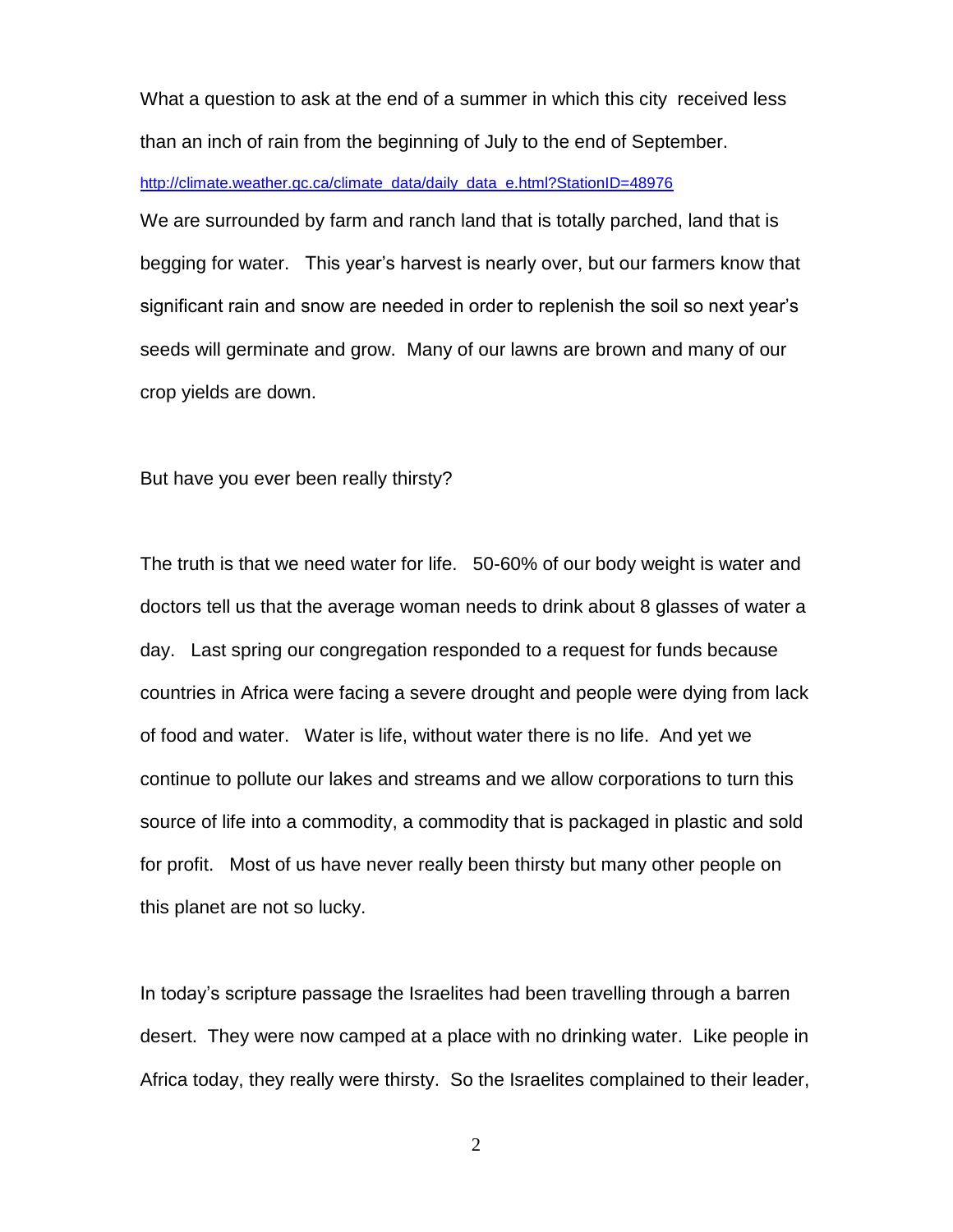Moses. And Moses pleaded with God. According the story, YHWH responded by telling Moses to go to a particular rock and to strike it with his staff. Moses did as God commanded and pure, clean water poured out of the rock for the Israelites to drink.

Wow, if it could only be that easy. When I first arrived as a student minister in Saskatchewan it was the fall of 2003 and my pastoral charge was experiencing a drought that had already lasted for three years. Every slough was dry, and the dust was blowing. The first thing I told them was, "I'm not a rainmaker. Don't ask me to pray, and I definitely don't dance, for rain." I don't pretend to have any control over water or the weather. Meteorologists will tell you it is hard enough to predict the amount of precipitation that we will receive, let alone trying to control it.

There are no easy answers for problems like unending drought, polluted lakes and bottled water. It will take work, hard work and determination to educate and to transform ourselves. It will take work, hard work and determination to change how we treat our planet It will take work, hard work and determination for us to heal the many ways that we have already damaged our environment. And even then there will still be drought and there will still be some who need our help, people who are really thirsty.

But the good news is that we don't have to do this work of transforming and healing the earth by ourselves. The good news is that we are part of a caring